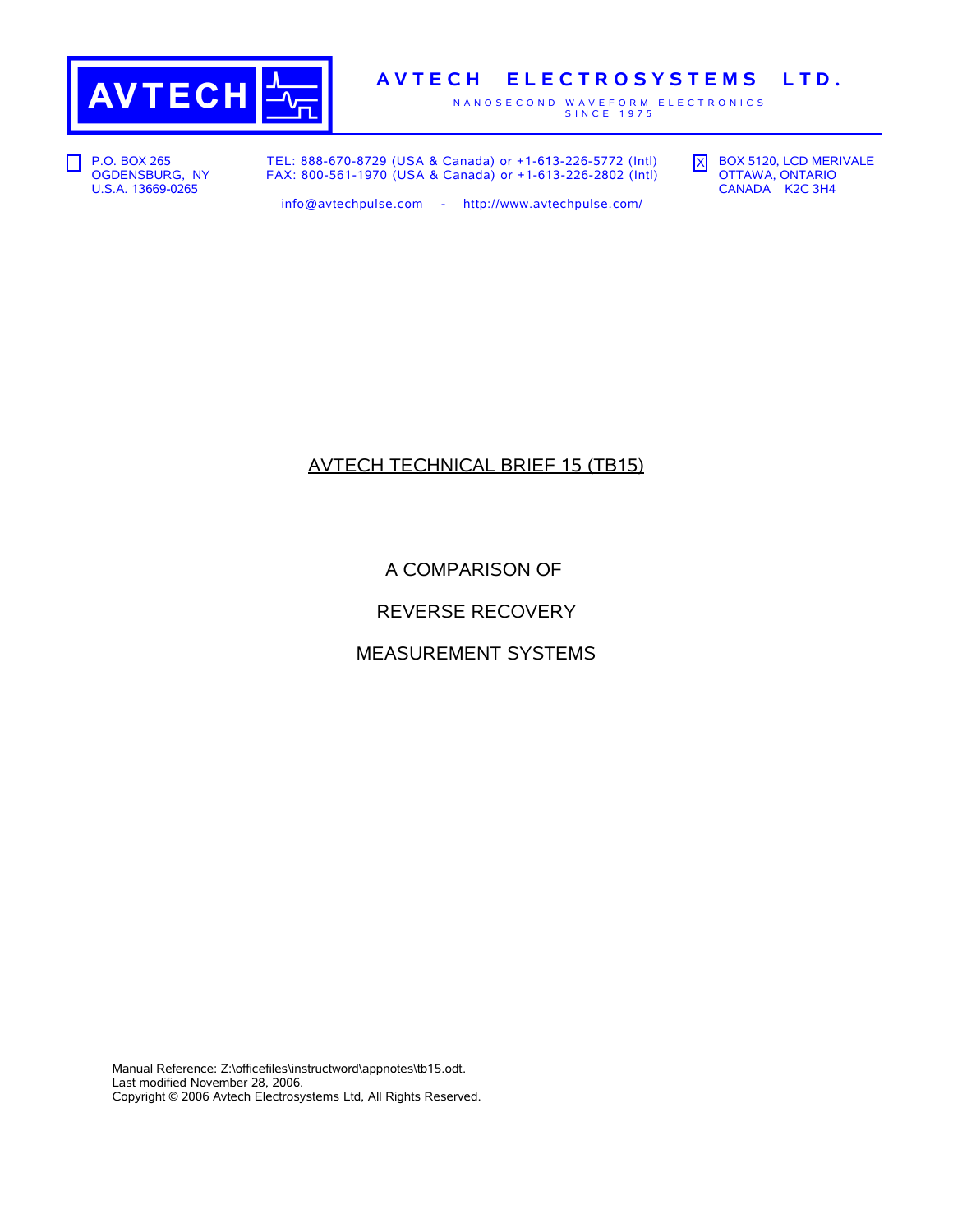### INTRODUCTION

A manufacturer of semiconductor devices had built a number of different reverse recovery time  $(t_{RR})$  measurement systems over the years. Some of these had been built with Avtech pulse generators as part of the system, and others used older equipment from other suppliers.

This manufacturer noticed that the different measurement systems were giving different results, even though the settings (forward and reverse current) were nominally the same. In particular, the test set-up that used the Avtech pulse generator tended to yield higher reverse recovery time  $(t_{RR})$  measurements than the older systems. The manufacturer's clients were also reporting that some devices were marginal – that is, the  $t_{RR}$  times were longer than expected.

The manufacturer contacted Avtech, to see if we could offer any insights as to the relative accuracy of the different systems.

### THE ORIGINAL TEST APPROACH

One of the older test systems was configured as shown below:



A DC power supply keeps the DUT reverse-biased in the quiescent state. A pulse is then applied which forward biases the diode briefly (5 us, in our tests). The pulse ends, and the diode switches back to reverse bias, conducting briefly as the stored charge is removed.

The diode current is "sensed" by the 0.1 Ohm resistance (R4). The voltage across this resistance is measured by an oscilloscope, which is connected used coaxial cable. The oscilloscope input impedance is set to 50 Ohms. No probe is used. With a -13V DC input and a +95V pulse input, a forward current of 500 mA and a reverse current of 1 A (approximately) are obtained.

There are two major flaws with this circuit, however: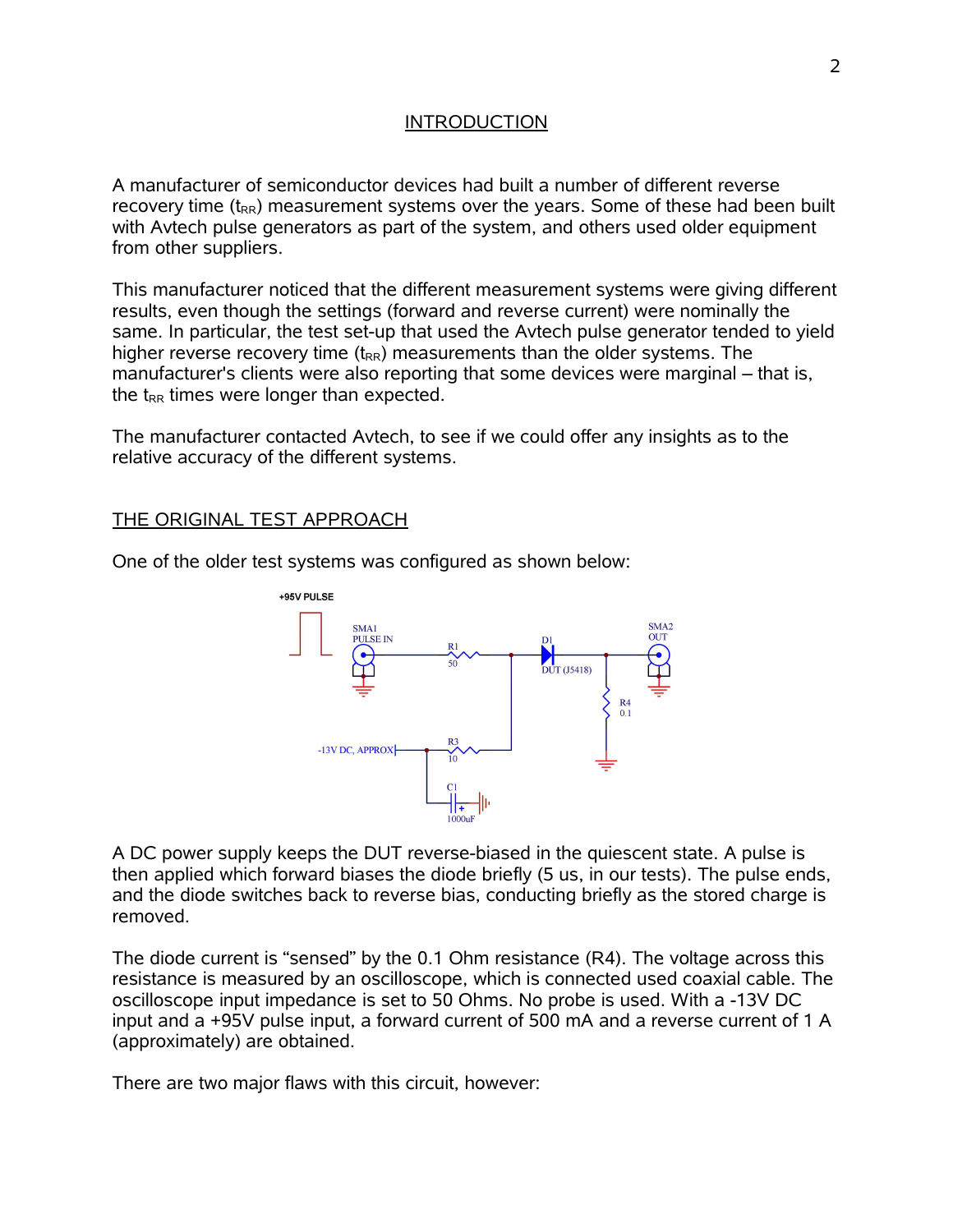- 1) The sensed voltage across R4 is tiny ( $1A \times 0.1\Omega = 100$  mV) compared to the input pulse voltage  $(\approx 95 \text{ V})$ . This makes it extremely difficult to avoid interference between the two signals. Interference "spikes" are virtually guaranteed to appear on the output signal, due to signal coupling and grounding effects.
- 2) The inductive voltages caused by parasitic inductance in the sensing resistance will be comparable to the resistive voltages, severely distorting the waveform. For instance, if the forward-to-reverse transient (from +0.5A to -1.0A) occurs in 10 ns, and the parasitic inductance is conservatively estimated to be 10 nH, inductive voltage spikes on the order of  $V = L$  dl / dt = 10 nH  $\times$  1.5A / 10 ns = 1.5 Volts can be expected. This will completely dwarf the resistive voltage change  $(1.5A × 0.1Ω = 150 mV)!$

In fact, Avtech attempted to duplicate this circuit as shown above, but it was impossible to obtain clean, useful waveforms.

Instead, R4 was boosted from 0.1Ω to 1.0Ω. This reduces the problems by a factor of ten, but it does not eliminate them entirely (e.g., the inductive voltage will still be 1.5V, but the resistive voltage change is closer to 1V now).

Also, to confirm the problems with R4, a Tektronix CT-2 current probe was added in series with R4. This probe is connected to a second oscilloscope input using coaxial cabling and a 50Ω termination. The circuit as tested by Avtech is shown below:



An Avtech AV-1011-B pulse generator (with 10 ns rise and fall times) was used as the pulse source. Low-inductance RSF2B-series resistors from RCD Components were used. A J5418 device was used as the DUT. It was installed in clip-posts. The circuit was constructed on a small piece of microstrip circuit board, with connectorized inputs and outputs. The circuit board is shown below: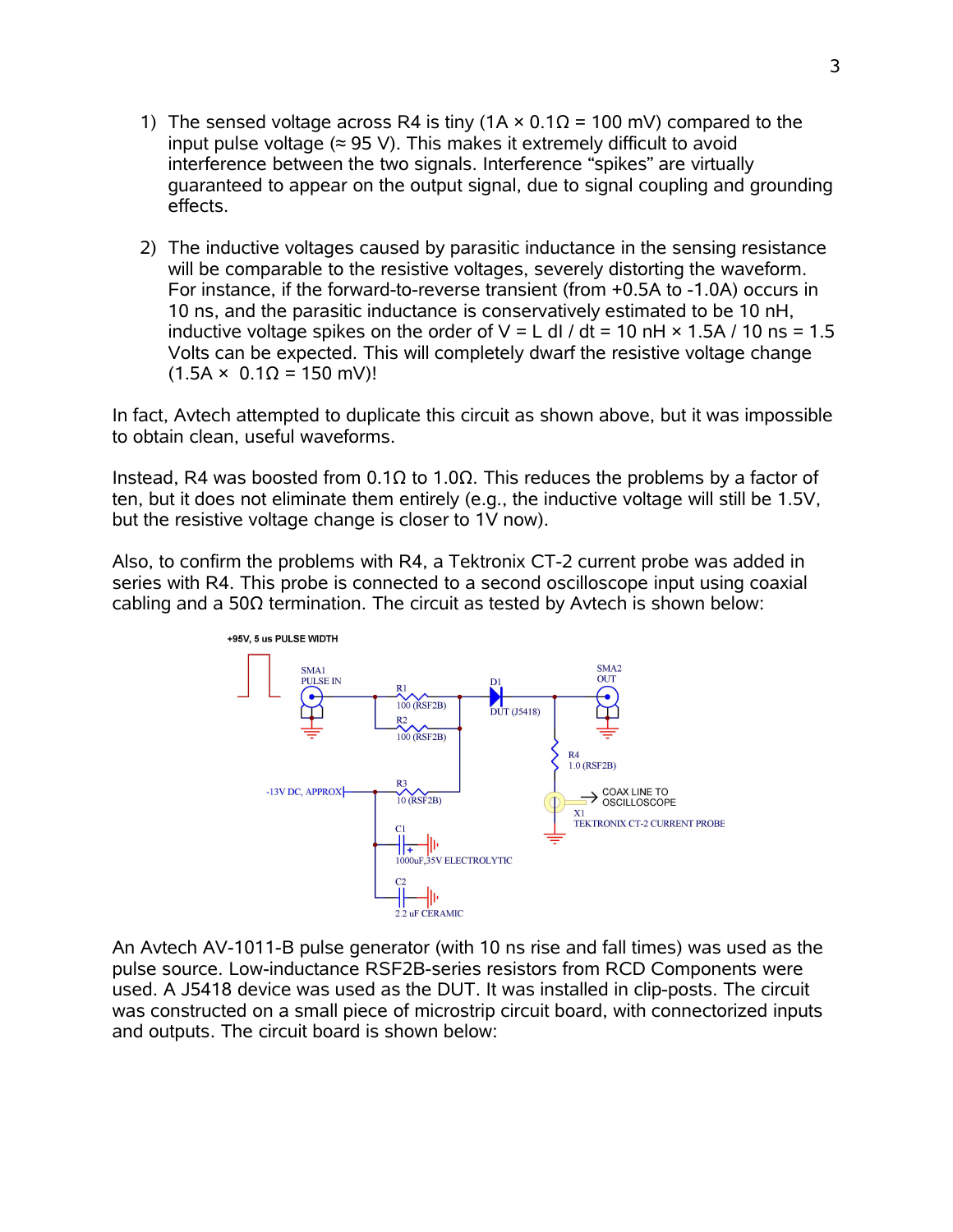

*Microstrip View*



*Ground Plane View*

With this setup, the following two output waveforms were obtained:



The red waveform is the voltage measured across R4. The blue waveform is the output of the current probe. The  $t_{RR}$  values that can be calculated from these waveforms are shown below, assuming that  $t_{RR}$  is is measured as the time between the zero-crossing and the fall-back to 25% of the nominal peak reverse current (25% of  $1A = 0.25A$ ):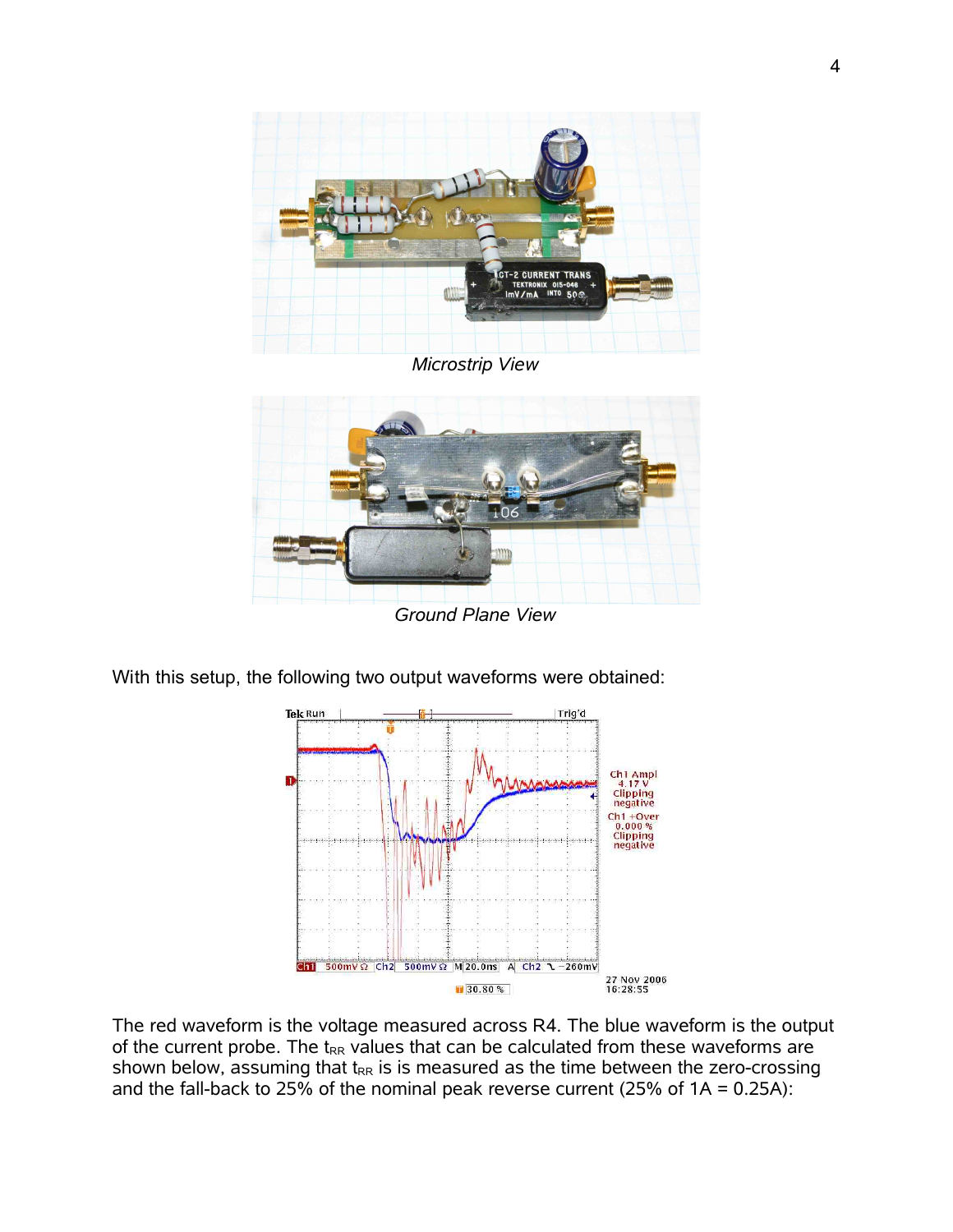

The R4 voltage waveform shows extremely large ringing, caused by the input-output interference (see the "A" area above). Also, the end of the reverse transient is obscured by a large inductive spike (in the "B" area), which causes the resistor voltage rise to a positive value for a time, which obviously does not reflect the true current flow through the diode! This spike "hides" the true current "tail", which is accurately measured by the CT-2 current probe. The R4 waveform is so noisy that it is difficult to even measure the true peak reverse current.

The CT-2 probe waveform provides a  $t_{RR}$  measurement of 77 ns. The resistor voltage waveform provides a more optimistic, but incorrect, measurement of 58 ns.

These waveforms show that the output of low-value sensing resistors CAN NOT be used for  $t_{RR}$  measurements of modern ultra-fast devices. This circuit could be used for devices with microsecond-scale  $t_{RR}$  ratings, but it is not appropriate for faster devices unless a current probe is used to replace the sensing resistor.

#### THE NEWER TEST APPROACH

The device manufacturer also had another system, which had been designed in-house and made use of an Avtech pulse generator and a bias tee. This is a fundamentally different circuit. An approximation of this circuit was constructed at Avtech, using the following setup: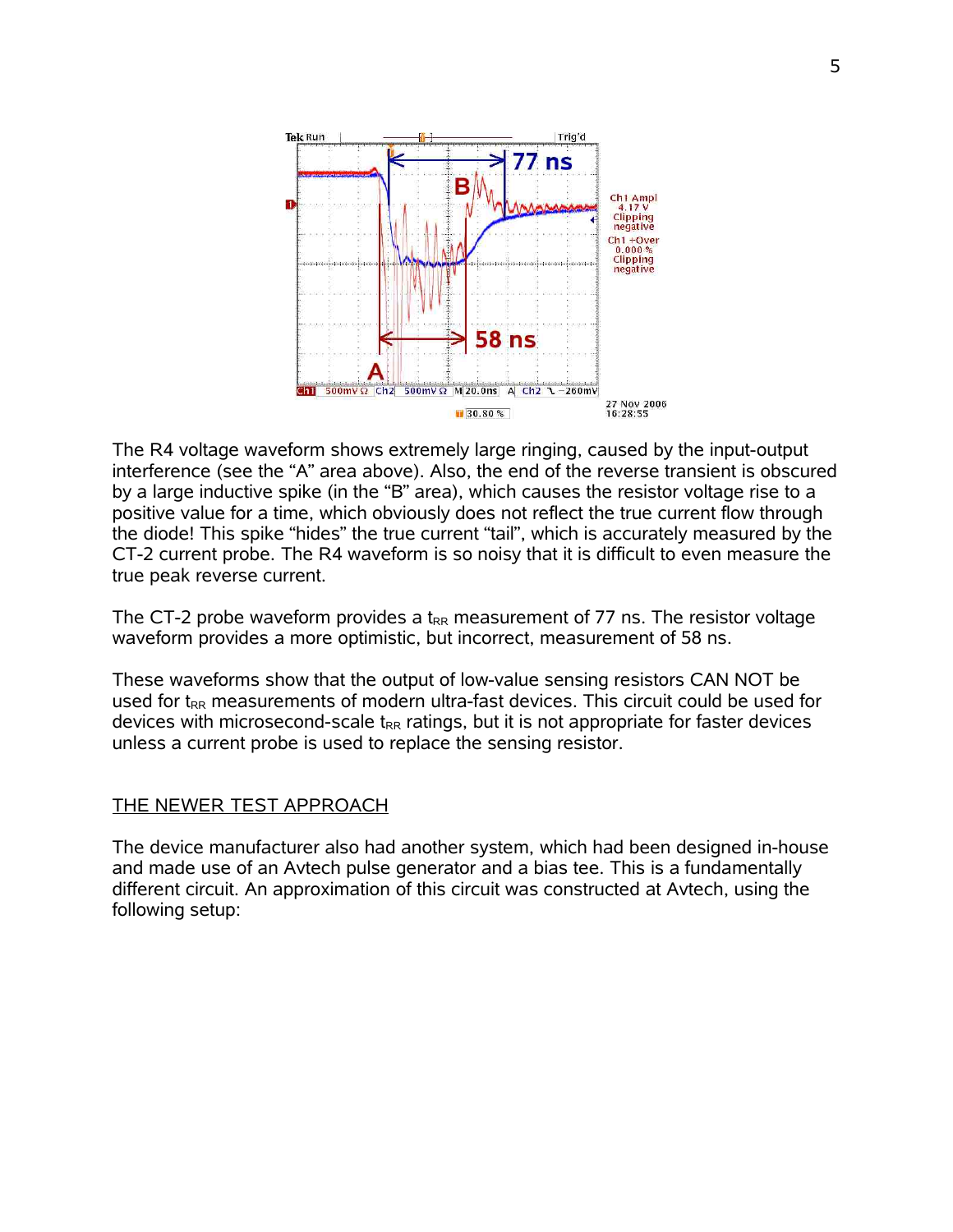

Again, a DC power supply reverse biases the DUT in the quiescent state, and a positive pulse from a pulse generator similar to the Avtech AV-1011-B or AVR-3-B models is used to briefly forward-bias the diode.

The key difference compared to the previous circuit is that the sensing resistor is 50 Ohms. The relative size of the inductive effects will be reduced by a factor of 500 compared to the 0.1Ω resistance (since 50Ω / 0.1Ω = 500, and the parasitic inductance is unchanged, approximately).

A current transformer is again used to provide a second sensing method. This time, a model 711S current probe from Integrated Sensor Technologies is used.

With this approach, the following waveforms are obtained:



The red waveform is the voltage measured across R1 (attenuated by R2 and an external 20 dB attenuator). The blue waveform is the output of the current probe (at 1V per Amp). This time, the two sensing methods are in agreement, indicating that inductive effects are not distorting either measurement. The measured values of  $t_{RR}$  are shown below: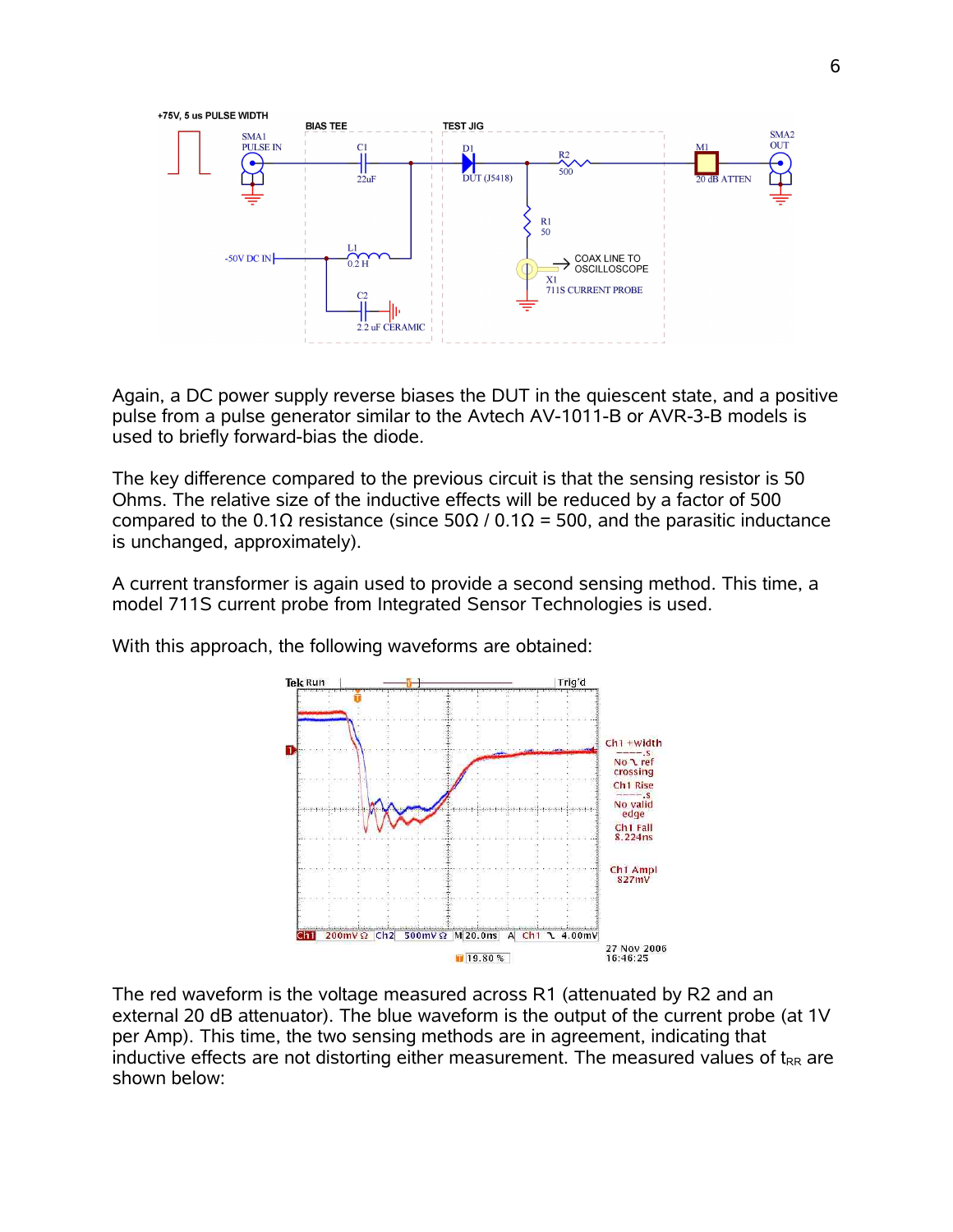

Some slight ringing is still present on the resistor voltage waveform, due to the small parasitic inductance and transmission line effects, but it is minor compared to the ringing observed with the older set-up.

#### THE AVR-EB4-B SYSTEM

The previous two systems were developed largely in-house at the device manufacturer, useful pulse generators from Avtech (and other suppliers) simply as the pulse source.

Avtech also produces more complete systems, such as the AVR-EB4-B. This particular model generates a positive pulse (forward biasing) followed immediately by a negative pulse (reverse biasing) on a single output. There is no need for bias tees or other signal combiners. The best arrangement is shown below: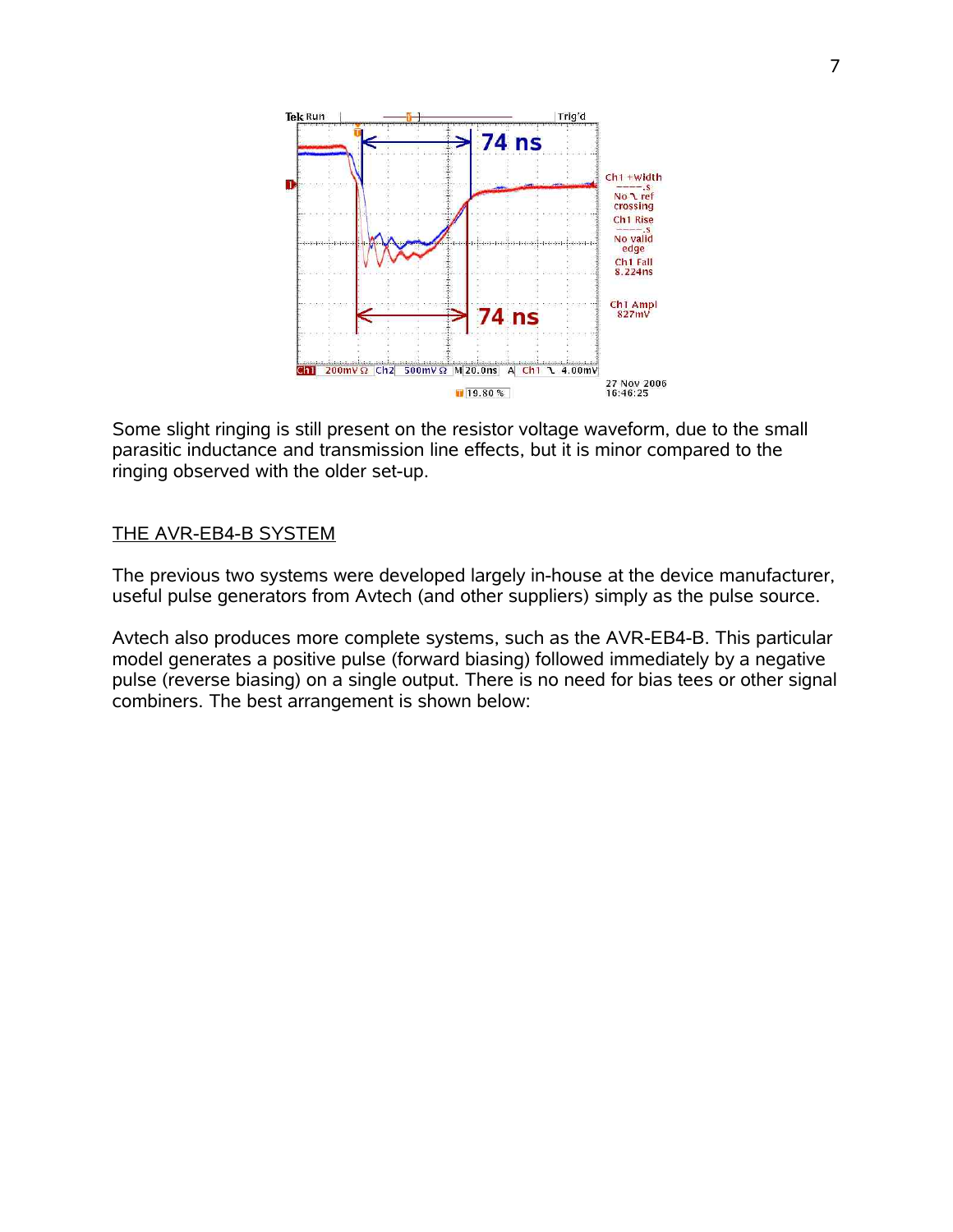

A standard test jig (customized ones are available) is provided. This jig includes a pattern of pins sockets and clip posts to allow most common axial devices to be easily plugged in. The photo below shows a 1N4937 installed in the test jig:

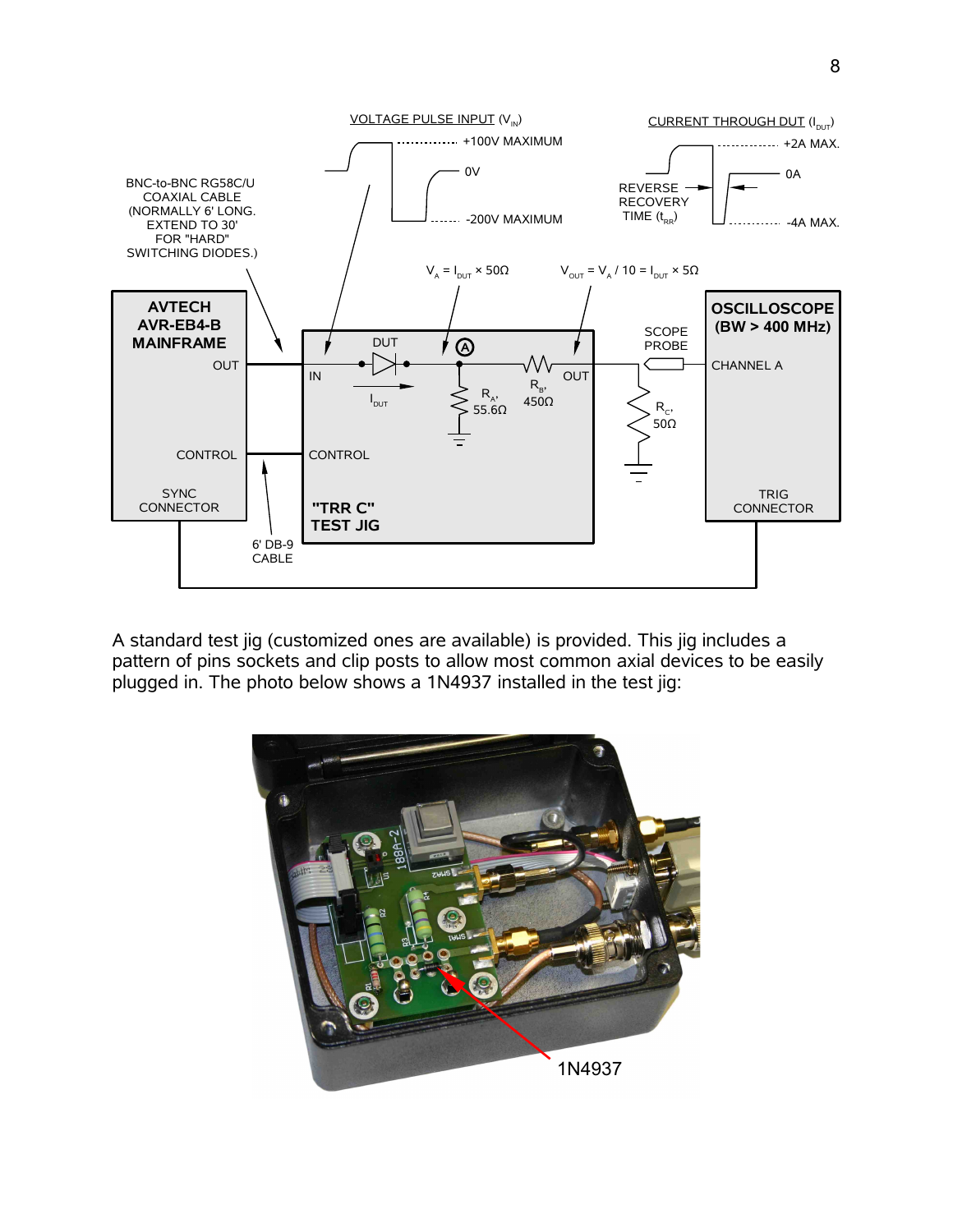Using the AVR-EB4-B, the following output waveform was obtained for the J5418 ( $I_F$  = 0.5A,  $I_{RM}$  = -1A, and  $I_{R(REC)}$  = -0.25A):



The oscilloscope measures a  $t_{RR}$  time of 74.2 ns, at the -0.25A level. This result is consistent with the previous results!

For maximum simplicity and repeatability, the manufacturer should consider using the AVR-EB4-B for their  $t_{RR}$  measurements. Further information is available at [http://www.avtechpulse.com/semiconductor/avr-eb4.](http://www.avtechpulse.com/semiconductor/avr-eb4) In particular, the manual at <http://www.avtechpulse.com/manuals/AVR-EB4-B,ed1.pdf>contains a considerable amount of useful information!

Avtech models in the AVR-TRA3-B or AVR-TRA4-B families (see <http://www.avtechpulse.com/semiconductor/avr-tra3>and [http://www.avtechpulse.com/semiconductor/avr-tra4\)](http://www.avtechpulse.com/semiconductor/avr-tra4) may be suitable for the devices of interest.

## **CONCLUSIONS**

The "old" test approach is not usable for modern ultra-fast devices. It is only suitable from devices with microsecond-scale reverse recovery times. The low ohmic-value sensing resistors introduce far too much inductance to be useful. These systems generate overly optimistic estimates of  $t_{RR}$ .

A configuration that relies on a larger sensing resistance (50 $\Omega$ , for example), should be used to avoid inductive effects. The "new" Avtech-based test system at the customer's facility does do this, providing accurate measurements.

A current probe can be used to provide a way of verifying the resistive waveforms.